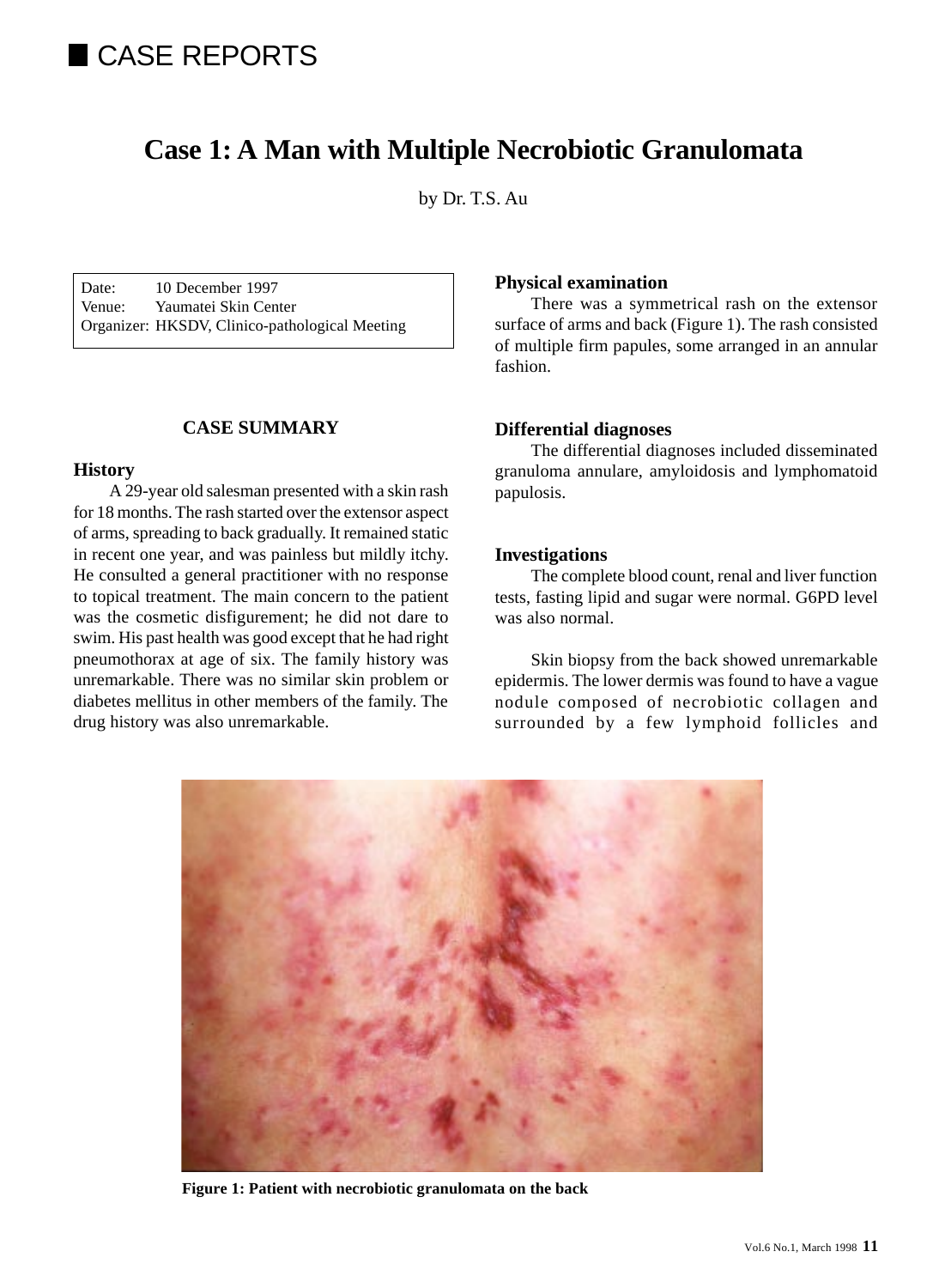inflammatory cells, mainly plasma cells, lymphocytes and histiocytes. The histology was compatible with necrobiotic granuloma. The histological differential diagnoses included necrobiosis lipoidica and granuloma annulare.

#### **Progress**

Dapsone 50 mg daily was started and it was stepped up to 150 mg daily gradually. The haemoglobin dropped from 14.2g/dl to 11.7g/dl. Dapsone was tried for three months without clinical improvement.

# **Discussion**

Pathologists described the significance of plasma cells in the various skin diseases considered in this case. In Granuloma Annulare (G.A.), plasma cells were rarely found. In Necrobiotic lipoidica diabeticorum (NLD), plasma cells could be found. In Necrobiotic xanthogranuloma, plasma cells were found together with the foamy cells, lymphocytes, and giants cells etc. On the whole the histopathology could only be concluded as necrobiotic granuloma, and they favoured NLD as the first differential.

Clinically the patient's skin lesion looked like those of multiple GA and NLD except in the latter, the distribution on the back was a bit unusual as NLD occurs in the anterior shin in 90% of the cases. Before contemplating any systemic treatment for this patient, an OGTT to exclude diabetic and a re-biopsy might add further clue to the diagnosis of this patient.

# **REVIEW ON TREATMENT OF DISSEMINATED GRANULOMA ANNULARE**

Numerous therapeutic modalities have been tried with variable results. They include dapsone, retinoid, UVB, PUVA, pentoxifylline, systemic corticosteroids, antimalarials, oral potassium iodide and alkylating agents (melphalan, chlorambucil).

Dapsone was reported to be helpful in uncontrolled series. Czarmecki in 1986 reported 6

patients with generalized granuloma annulare<sup>1</sup>. Their ages ranged form 11 to 76 and all of them were successfully treated with Dapsone.

The first reported case of successful treatment of disseminated granuloma annulare with isotretinoin appeared in the medical literature in 1985<sup>2</sup>. Harth et al reported 4 patients with disseminated GA treated with etretinate as basic medication in 1993<sup>3</sup>. The dose of etretinate was 0.9 mg/kg/day. Two showed complete remission. One did not respond to etretinate but responded to Re-PUVA. One needed Re-PUVA followed by low dose etretinate. Hence, Harth proposed a 3-staged regime: first initiate monotherapy with etretinate and switch to a low-dose treatment over a longer period; if there is no response, give Re-PUVA; the third stage is to prevent relapse by etretinate.

Kerker et al reported 5 patients with generalised granuloma annulare of several years' duration who were treated with PUVA<sup>4</sup>. Flattening of lesions were noted as early as 1 month. Complete clearance were achieved in all cases. The mechanism remains unclear; it may be resulted from selective elimination of the cells that are responsible for initiating the disease.

Rubel et al in 1993 described a patient with generalised granuloma annulare which had been recalcitrant to many treatment regimes<sup>5</sup>. There was dramatic clearing after 4 week treatment of pentoxifylline. The mechanism of action was attributed to the reduction of blood viscosity. Pentoxifylline has also been reported to be useful in leukocytoclastic vasculitis, Raynaud's phenomenon and necrobiosis lipoidica diabeticorum.

#### **CONCLUSION**

The course of granuloma annulare is unpredictable; generalised form tends to be more persistent. Skin lesions can disappear spontaneously. Without randomised placebo-controlled studies, the therapeutic efficacy of these agents remains unproven. Treatment should probably be limited to those lesions that are persistent or cosmetically disfiguring.